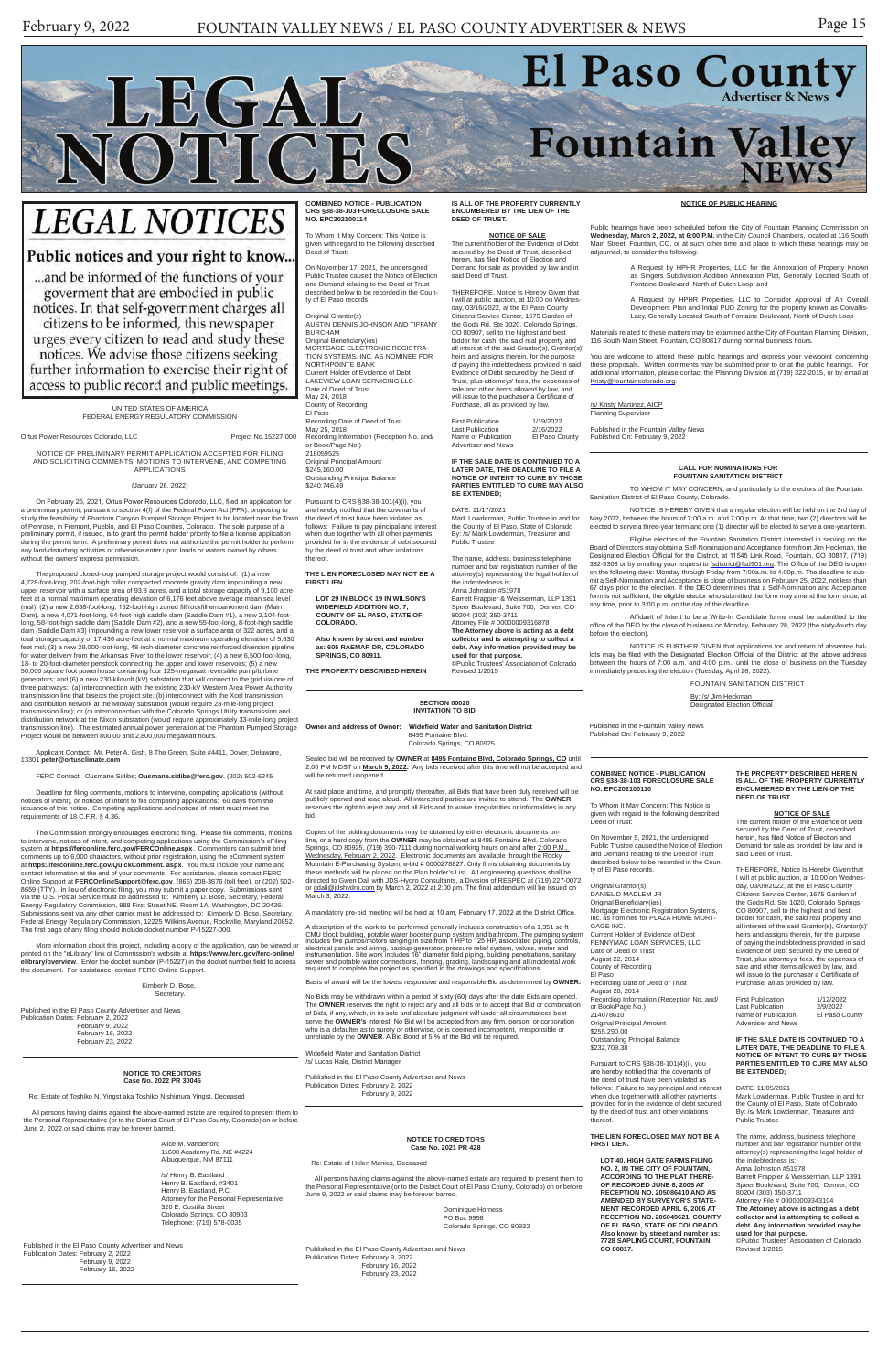## **Support a local charity!**

You can volunteer or make donations any time of year!



#### **CALL FOR NOMINATIONS MORNINGVIEW METROPOLITAN DISTRICT**

In order to be a candidate for one of the director positions, a qualified individual must submit a  $/s/$  Kristy Martinez Self-Nomination and Acceptance Form. Eligible electors of the District interested in serving on the Board of Directors may obtain a Self-Nomination and Acceptance form from the District's Planning Supervisor Designated Election Official (DEO):

NOTICE IS HEREBY GIVEN that the District will conduct a regular election on the 3rd day of May, 2022, between the hours of 7:00 a.m. and 7:00 p.m. At that time, (2) two directors will be Three Mile Plan in the Comprehensive Development Plan and Annexation Plan. elected for a 3-year term and (1) one director will be elected for a 1-year term.

The Self-Nomination and Acceptance Form must be returned to the Designated Election<br>Official by 5:00 p.m. on Friday, February 25, 2022. The form can be emailed to <u>clinney@</u> spencerfane.com. If the designated election official determines that a self-nomination and acceptance form is not sufficient, the eligible elector who submitted the form may amend the form at any time prior to the close of business on the day of the deadline.

MORNINGVIEW METROPOLITAN DISTRICT Courtney Linney, Designated Election Officia

Courtney Linney, DEO <u>clinney@spencerfane.com</u><br>Spencer Fane LLP<br>1700 Lincoln Street, Ste. 2000 Denver, CO 80203 Phone: 303-839-3778

TO WHOM IT MAY CONCERN, and particularly, to the eligible electors of Morningview YOU ARE HEREBY NOTIFIED that the Planning Commission of the City of Fountain will hold<br>Metropolitan District ("District") of El Paso County, a public hearing on **Wednesday, March 2, 2022 at 6:00 P.M.** and City Council of the City of Fountain will hold a public hearing on **Tuesday, March 8, 2022 at 6:00 P.M.** in the City Council Chambers, located at 116 South Main Street to consider adoption of the City of Fountain 2022

- The names of the petitioner and the description of the property mention in such petition are as follows:
	- Owners: Challenger Communities, Rivers Ventana, LLC, Challenger Colorado, LLC

Affidavit of Intent To Be A Write-In-Candidate forms must be submitted to the office of the Designated Election Official by the close of business on Monday, February 28, 2022.

NOTICE IS FURTHER GIVEN that an application for an absentee ballot may be filed with the Designated Election Official, at the contact information referenced above, no later than the close of business on Tuesday, April 26, 2022.

Published in the El Paso County Advertiser and News Published On: February 9, 2022

|--|

NOTICE IS HEREBY GIVEN that on March 1, 2022 at 1:00 P.M. in the Centennial Hall Auditorium 200 S. Cascade Avenue , Colorado Springs, Colorado, or at such other time and place as this hearing may be adjourned to, a public hearing will be held by the Board<br>of County Commissioners of the County of El Paso, State of Colorado, Such text may be<br>examined at the public office of the Planning 2880 International Circle, Colorado Springs, Colorado, 80910; and/or the Board of County Commissioners Office, Centennial Hall 200 S. Cascade, Colorado Springs, Colorado, 80903 and on line at the following web address: https://epcdevplanreview.com

Published in the Fountain Valley News Published On: February 9, 2022

### **NOTICE PROPOSED INCLUSION OF CERTAIN LANDS INTO THE FOUNTAIN GENERAL IMPROVEMENT DISTRICT NO.2**

NOTICE IS HEREBY GIVEN THAT THERE HAS BEEN FILED WITH THE Board of Directors of the FOUNTAIN GENERAL IMPROVEMENT DISTRICT NO.2, City of Fountain, Colorado (the "District"), a petition praying for the inclusion of Certain lands into the District.

> Legal Description: Lots 1-61, Ventana South Filing #1, City Of Fountain, County Of El Paso, State Of Colorado.

2. The prayer of the petition is that the above property be included within the boundaries of the District.

> Section 30: Lots 1, 2, 3 and 4 (W½ NW¼ and W½ SW¼); E½ NW¼ and the E½ SW¼ Section 31: Lots 1 and 2 (W½ NW¼) and the E½ NW¼<br>The following described lands located in Township 16 South, Range 65 West of the 6th P.M.,

El Paso County, Colorado: Section 13: All except the NW % NE %

Section 25: All Section 26: NE 1/4

Portions of Sections 11, 12 and 13, Township 16 South, Range 65 West and portions of Sections 7, 18 and 19, Township 16 South, Range 64 West of the Sixth Principal Meridian, El Paso County, Colorado, more particularly described as follows: All of said Section 12;

The East Half of said Section 11;

Accordingly, notice is hereby given to all persons having objections to the proposed inclusion to appear at the public hearing of the City Council (acting in its ex officio capacity as the Board of Directors of the District) of the City of Fountain, Colorado in the City Council Chambers of the City Hall, 116 S. Main Street, Fountain, Colorado, on Tuesday March 8, 2022 at 6:00 p.m. and show cause why such petition should not be granted. The failure of any persons interested to show cause shall be deemed taken as an assent on his or her part to the inclusion of such property as requested for in said petition and as described in the notice.

The Petition of inclusion is on file at the City Clerk's office, 116 S. Main Street, Fountain, Colorado and is available for inspection during normal business hours.

> Records of El Paso County, Colorado.<br>This property contains a calculated  $\frac{1}{2}$  calculated combined area of 217,729,159 square feet (4,998.37 acres) more or less.

File Name: WSEO-21-001 El Paso County Parcel Information Zone Map  $Na:$   $-$ Date: January 3, 2022 **SITE** 



Zone Map No.: -Date: January 26, 2022

File Name: P-21-007

 FOUNTAIN GENERAL IMPROVEMENT DISTRICT NO. 2

NOTICE IS HEREBY GIVEN that on March 1, 2022 at 1:00 P.M. in the Centennial Hall Auditorium 200 S. Cascade Avenue , Colorado Springs, Colorado, or at such other time and place as this hearing may be adjourned to, a public hearing will be held by the Board of County Commissioners of the County of El Paso, State of Colorado, Such text may be examined at the public office of the Planning and Community Development Department, 2880 International Circle, Colorado Springs, Colorado, 80910; and/or the Board of County Commissioners Office, Centennial Hall 200 S. Cascade, Colorado Springs, Colorado, 80903<br>and on line at the following web address: <u>https://epcdevplanreview.com</u>

By: City Clerk Silvia Huffman Ex Officio Secretary of the Board

Published in the Fountain Valley News Publication Dates: February 9, 2022 February 16, 2022 February 23, 2022

#### **A CALL FOR NOMINATIONS** (NOTICE BY PUBLICATION OF)

\$1-13.5-501 1-13.5-1102(3):32-1-905(2): C.R.S.

TO WHOM IT MAY CONCERN, and, particularly, to the electors of the Stratmoor Hills Fire Protection District of El Paso County, Colorado

NOTICE IS HEREBY GIVEN that an election will be held on the 3rd day of May 2022, between the hours

of 7:00 a.m. and 7:00 p.m. At that time. 2 (two) directors will be elected to serve a 3-year (three) term and 1 (one) director will be elected to serve a 1-year (one) term. Eligible electors of the Stratmoor Hills Fire Protection District interested in serving on the board of directors may obtain a Self-Nomination and Acceptance

form from the District Designated Election Official (DEO) **Contractor** 

| morning in Impriso harriotti | <b>Incentivation Election Anticial</b> |
|------------------------------|----------------------------------------|
| 2160 B Street                | (DEO Address)                          |
| Colorado Springs, CO 80906   | (DEO Address)                          |
| 719.576.1200                 | (DEO Telephone)                        |

The Office of the DEO is open on the following days: Monday - Friday, from 08:00 a.m. to \$:00 p.m.

The deadline to submit a Self-Nomination and Acceptance is close of business on Friday, February 25, 2022 (not less than 67 days before the election)

Affidavit of intent To Be A Write-In-Candidate forms must be submitted to the office of the designated election official by the close of business on Monday, February 28, 2022 (the sixty-fourth day before the election).

NOTICE IS FURTHER GIVEN, an application for an absentee ballot shall be filed with the design

election official no later than the close of business on Tuesday preceding the election April 26, 2022.



**NOTICE OF PUBLIC HEARING PIKE SOLAR ENERGY PROJECT WIND AND/OR SOLAR ENERGY GENERATION PLAN OVERLAY DISTRICT MAP AMENDMENT (REZONING)**

(BEARINGS REFERED TO HEREIN ARE BASED ON THE NORTH LINE OF THE<br>NORTHEAST QUARTER OF SAID SECTION 7, SAID LINE BEING MONUMENTED AT HE<br>WEST END BY A 3" ALUMINUM CAP STAMPED WITH COLORADO REGISTERED LAND SURVEYOR NO. 17664, AND MONUMENTED AT THE EAST END BY A 2" ALUMINUM CAP STAMPED WITH COLORADO REGISTERED LAND SURVEYOR NO. 17665, SAID LINE IS A request by Pike Solar Project, LLC, for approval of a map amendment (rezoning) for the Pike Solar Energy Project pursuant to Section 4.3.5, Wind and/or Solar Energy Generation<br>Plan Overlay District (WSE-O), of the El Paso County Land Development Code. The two<br>parcels, totaling approximately 4,998 acres, are of the Link Road and Squirrel Creek Road intersection, approximately 2.3 miles east of Old Pueblo Road, and immediately adjacent to the east of the Palmer Solar facility. The applicant is proposing the WSEO map amendment (rezoning) to allow for construction of<br>an approximately 175 MW solar energy generation facility. The WSE-O map amendment<br>proposes an array site, associated equipment, meteorol overhead 230 kV transmission line, an expansion of the Williams Creek Substation, and connections to the existing electrical transmission corridor. (Parcel Nos. 56000-00-123 and 56000-00-140) (Commissioner District 4) (WSEO-21-001) (Kari Parsons)

THE ABOVE TRACT OF LAND CONTAINS 808,035 SQUARE FEET OR 18.550 ACRES MORE OR LESS.

Dated at Colorado Springs, Colorado, this 1st day of March 2022.

THE BOARD OF COUNTY COMMISSIONERS OF EL PASO COUNTY, COLORADO

BY /s/ Chair

EXHIBIT A

Legal Description

Tract 1: The following described lands located in Township 16 South, Range 64 West of the 6th P.M.,

El Paso County, Colorado: Section 19: The SE¼ NW¼; Lots 3 and 4 (W½ SW¼) and the E½ SW¼

Section 14: E ½

Section 23: E ½

Section 24: All

Section 36: N ½

Parcel ID: 56000-00-123

TRACT 2:

All the real property, together with improvements, if any, situate, lying and being in the County of El Paso and State of Colorado, described as follows:

The Northwest Quarter of the Northeast Quarter of said Section 13;

The Northeast Quarter of the Southwest Quarter and Government Lots 3 and 4 of said Section 7;

The East Half of the West Half and Government Lots 1, 2, 3 and 4 of said Section 18; Government Lots 1 and 2 and the Northeast Quarter of the Northwest Quarter of said Section 19;

EXCEPTING from said Sections 11 and 12 those portions described in Book 5734 at Page 253.

Parcel ID: 56000-00-140

Said Tracts are further described on the Land Survey Plat No. 97902142 of the

Published in the El Paso County Advertiser and News Published On: February 9, 2022

### **NOTICE OF PUBLIC HEARING MAP AMENDMENT (REZONE) FALCON FIELD RESIDENTIAL**

A request by Falcon Field, LLC, for approval of a map amendment (rezoning) of 18.55 acres from CR (Commercial Regional) to RM-12 (Residential, Multi-Dwelling) and of 19.265 acres from CR (Commercial Regional) to RS-5000 (Residential Suburban). The two parcels, totaling 57.667-acres, are located on the south side of Highway 24, at the easternmost terminus of Woodmen Road, and are within Section 7, Township 13 South, Range 64 West of the 6th P.M. (Parcel Nos. 43070-00-001 and 43072-00-015) (Commissioner District No. 2) (P-21-007) (Ryan Howser)

Dated at Colorado Springs, Colorado, this 1st day of March 2022.

THE BOARD OF COUNTY COMMISSIONERS OF EL PASO COUNTY, COLORADO

**BY** /s/ Chair

### **EXHIBIT A**

A PARCEL OF LAND SITUATED IN SECTION 7, TOWNSHIP 13 SOUTH, AND RANGE 64 WEST OF THE 6TH PRINCIPAL MERIDIAN, EL PASO COUNTY, COLORADO, BEING A PORTION OF THAT TRACT OF LAND DESCRIBED UNDER RECEPTION NO. 202131510 OF THE RECORDS OF SAID COUNTY, SAID PARCEL OF LAND BEING MORE PARTICULARLY DESCRIBED AS FOLLOWS:

ASSUMED TO BEAR N89°08'49"W) BEGINNING AT THE NORTHWEST CORNER OF "ARROWHEAD ESTATES FILING NO.1" AS DESCRIBED IN PLAT BOOK Y-3, PAGE 39 OF THE RECORDS OF SAID COUNTY; SAID CORNER ALSO BEING THE NORTHWEST CORNER OF LOT 13, OF SAID "ARROWHEAD ESTATES FILING NO.1";

THE FOLLOWING (3) THREE COURSES ARE ON THE WESTERLY AND NORTHERLY<br>LINES OF SAID "ARROWHEAD ESTATES FILING NO.1";<br>1) THENCE S00°46'01"W A DISTANCE OF 1,185.50 FEET;

2) THENCE S86°02'56"W A DISTANCE OF 327.55 FEET; 3) THENCE S00°19'57"W A DISTANCE OF 68.25 FEET TO THE NORTHERLY

LINE OF THAT TRACT OF LAND DESCRIBED UNDER RECEPTION NO. 202090702 OF SAID RECORDS;

THENCE N89°59'12"W A DISTANCE OF 430.50 FEET ON SAID NORTHERLY LINE TO THE SOUTHWESTERLY CORNER OF "VERBURG SUBDIVISION WAIVER", A TRACT OF LAND DESCRIBED UNDER RECEPTION NO. 201000639 OF SAID RECORDS; THENCE N00°14'16"E A DISTANCE OF 784.95 FEET ON THE EASTERLY LINE OF SAID

"VERBURG SUBDIVISION WAIVER";

THENCE N50°03'23"E, DEPARTING SAID EASTERLY LINE, A DISTANCE OF 517.17 FEET TO A POINT OF CURVE TO THE LEFT; THENCE ON THE ARC OF SAID CURVE, HAVING A RADIUS OF 2,181.70 FEET, A DELTA ANGLE OF 07°26'01", AN ARC LENGTH OF 283.06 FEET, WHOSE LONG CHORD BEARS

N46°20'23"E A DISTANCE OF 282.86 FEET; THENCE S78°00'01"E A DISTANCE OF 172.92 FEET TO THE POINT OF BEGINNING.

**El Paso County Parcel Information** File Name: File Name: File Name: File Name: 3230 Ele Name: 3230 Ele Name: 3230 Ele Name: 3230 Ele Name: 3230 Ele Name: 3230 Ele Name: 3230 Ele Name: 3230 Ele Name: 3230 Ele Name: 3230 El



3230 ELECTRA DR N COLORADO SPRINGS CO

PARCEL NAME 4307200015 FALCON FIELD LLC 4307000001 FALCON FIELD LLC

ZIP ZIPLUS 80906 1087 80906 1087

Published in the El Paso County Advertiser and News Published On: February 9, 2022

Published in the Fountain Valley News Publication Dates: February 9, 2022 February 16, 2022 February 23, 2022

## **Follow us on social media for updates all week!**

**Facebook:** Fountain Valley News

**Twitter:** @fvn1958 **HANOVER RD** 

**Instagram:** @fountainvalleynews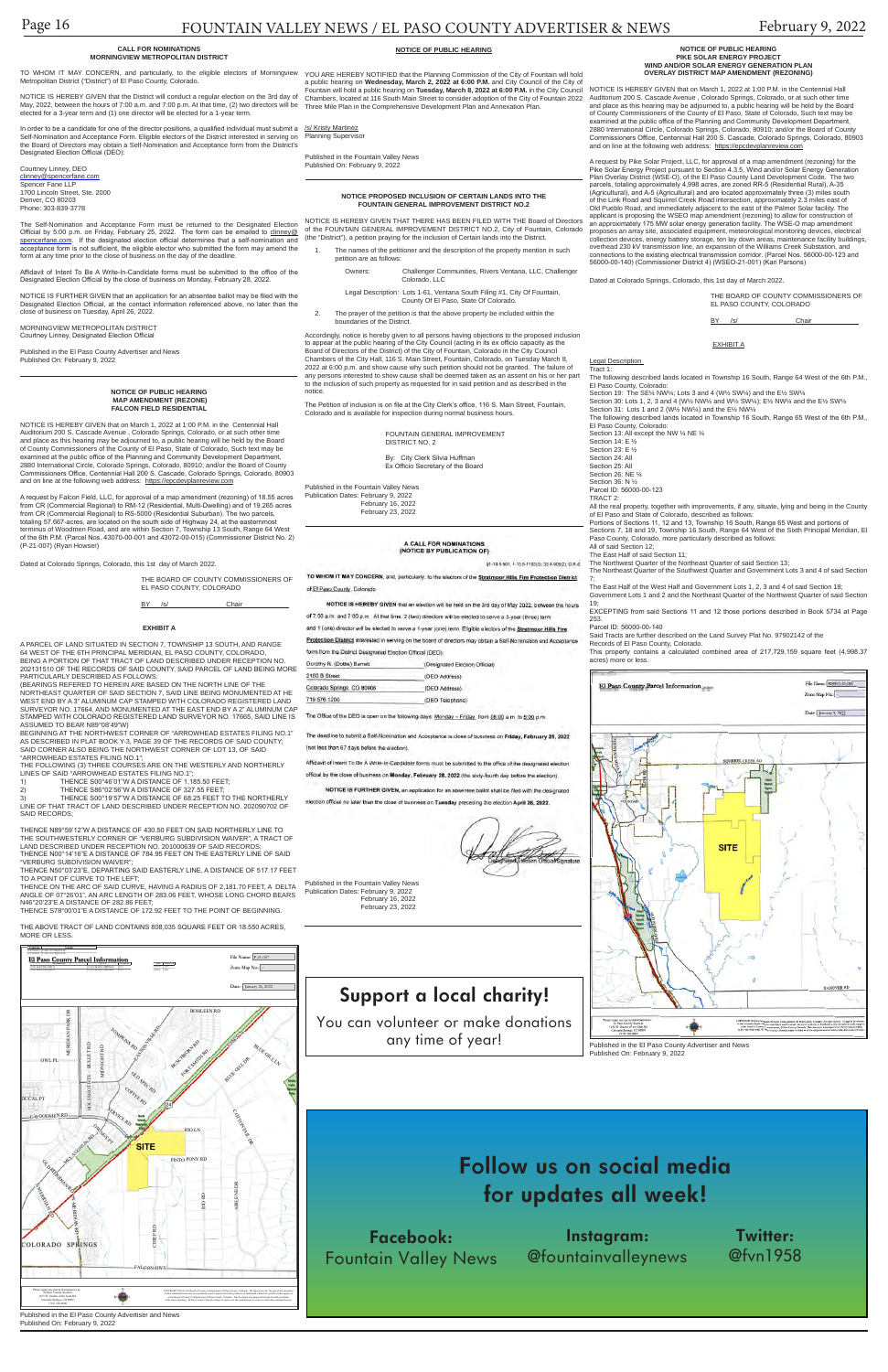### February 9, 2022 FOUNTAIN VALLEY NEWS / EL PASO COUNTY ADVERTISER & NEWS Page 17

**Call the News Office at 382-5611 to share your news tips!!!**

**FILING FOR TITLE**

**2008 BMW X3 VIN# J07247 2008 DODGE GRAND CARAVAN** 

Published in the El Paso County Advertise and News

 **VIN# 104731 2008 CHEVROLET AVEO VIN# 093447 1988 PLYMOUTH HORIZON VIN# 230607**

**The above vehicles were towed by Advanced Towing, 4526 Austin Bluffs Pkwy., Colorado Springs, CO 80918 (719) 359-3272**

Publication Date: February 9, 2022

### **A CALL FOR NOMINATIONS (NOTICE BY PUBLICATION OF)**

§1-13.5-501, 1-13.5-1102(3), 32-1-905(2), C.R.S.

**TO WHOM IT MAY CONCERN**, and, particularly, to the electors of the **Stratmoor Hills Water District** of El Paso County, Colorado.

The Office of the DEO is open on the following days: Monday - Friday from 08:00 a.m. to 5:00 p.m.

Affidavit of Intent To Be A Write-In-Candidate forms must be submitted to the office of the designated election official by the close of business on **Monday, February 28, 2022** (the sixty-fourth day before the election).

**NOTICE IS HEREBY GIVEN** that an election will be held on the 3rd day of May 2022, between the hours of 7:00 a.m. and 7:00 p.m. At that time, 2 (two) directors will be elected to serve a 3-year (three) term and 1 (one) director will be elected to serve a 1-year (one) term. Eligible electors of the **Stratmoor Hills Water District** interested in serving on the board of directors may obtain a Self-Nomination and Acceptance form from the District Designated Election Official (DEO):

**TO WHOM IT MAY CONCERN**, and, particularly, to the electors of the **Stratmoor Hills Sanitation District of El Paso County, Colorado.** 

| Kevin W. Niles             | (Designated Election Official) |
|----------------------------|--------------------------------|
| 1811 B Street              | (DEO Address)                  |
| Colorado Springs, CO 80906 | (DEO Address)                  |
| 719.576.0311               | (DEO Telephone)                |

The deadline to submit a Self-Nomination and Acceptance is close of business on **Friday, February 25, 2022** (not less than 67 days before the election).

The Office of the DEO is open on the following days: Monday - Friday from 08:00 a.m. to 5:00 p.m.

**NOTICE IS FURTHER GIVEN,** an application for an absentee ballot shall be filed with the designated election official no later than the close of business on **Tuesday** preceding the election **April 26, 2022.** 

 $\sim$  w effect

Designated Election Official Signature

Published in the El Paso County Advertiser and News Publication Dates: February 9, 2022 February 16, 2022 February 23, 2022

**A CALL FOR NOMINATIONS (NOTICE BY PUBLICATION OF)**

**NOTICE IS HEREBY GIVEN** that an election will be held on the 3rd day of May 2022, between the hours of 7:00 a.m. and 7:00 p.m. At that time, 2 (two) directors will be elected to serve a 3-year (three) term

and 1 (one) director will be elected to serve a 1-year (one) term. Eligible electors of the **Stratmoor Hills Sanitation District** interested in serving on the board of directors may obtain a Self-Nomination and Acceptance form from the District Designated Election Official (DEO):

> ROLLING HILLS RANCH METROPOLITAN DISTRICT NOS. 1-15 Courtney Linney, Designated Election Offic

| Kevin W. Niles             | (Designated Election Official) |
|----------------------------|--------------------------------|
| 1811 B Street              | (DEO Address)                  |
| Colorado Springs, CO 80906 | (DEO Address)                  |
| 719.576.0311               | (DEO Telephone)                |

The deadline to submit a Self-Nomination and Acceptance is close of business on **Friday, February 25, 2022** (not less than 67 days before the election).

Affidavit of Intent To Be A Write-In-Candidate forms must be submitted to the office of the designated election official by the close of business on **Monday, February 28, 2022** (the sixty-fourth day before the election).

**NOTICE IS FURTHER GIVEN,** an application for an absentee ballot shall be filed with the designated election official no later than the close of business on **Tuesday** preceding the election **April 26, 2022.** 

me us affeten

Designated Election Official Signature

Published in the El Paso County Advertiser and News Publication Dates: February 9, 2022 February 16, 2022 February 23, 2022

#### **CALL FOR NOMINATIONS ROLLING HILLS RANCH METROPOLITAN DISTRICT NOS. 1-15**

§1-13.5-501, 1-13.5-1102(3), 32-1-905(2), C.R.S. TO WHOM IT MAY CONCERN, and particularly, to the eligible electors of Lorson Ranch Metropolitan District No. 3 ("District") of El Paso County, Colorado.

> NOTICE IS HEREBY GIVEN that the District will conduct a regular election on the 3rd day of May, 2022, between the hours of 7:00 a.m. and 7:00 p.m. At that time, (2) two directors will be elected for a 3-year term and (2) two directors will be elected for a 1-year

> TO WHOM IT MAY CONCERN, and particularly, to the eligible electors of Rolling Hills Ranch Metropolitan District Nos. 1-15 ("District") of El Paso County, Colorado.

> NOTICE IS HEREBY GIVEN that the District will conduct a regular election on the 3rd day of May, 2022, between the hours of 7:00 a.m. and 7:00 p.m. At that time, (3) three directors will be elected for a 3-year term and (2) two directors will be elected for a 1-year term.

Courtney Linney, DEO<br>clinney@spencerfane.com Spencer Fane LLP 1700 Lincoln Street, Ste. 2000 Denver, CO 80203 Phone: 303-839-3778

In order to be a candidate for one of the director positions, a qualified individual must submit a Self-Nomination and Acceptance Form. Eligible electors of the District interested in serving on the Board of Directors may obtain a Self-Nomination and Acceptance form from the District's Designated Election Official (DEO):

Courtney Linney, DEO clinney@spencerfane.com Spencer Fane LLP 1700 Lincoln Street, Ste. 2000 Denver, CO 80203 Phone: 303-839-3778

LORSON RANCH METROPOLITAN DISTRICT NO. 3 Courtney Linney, Designated Election Offic

The Self-Nomination and Acceptance Form must be returned to the Designated Election Official by 5:00 p.m. on Friday, February 25, 2022. The form can be emailed to <u>clinney@</u><br><u>spencerfane.com</u>. If the designated election official determines that a self-nomination and acceptance form is not sufficient, the eligible elector who submitted the form may amend the form at any time prior to the close of business on the day of the deadline.

Affidavit of Intent To Be A Write-In-Candidate forms must be submitted to the office of the Designated Election Official by the close of business on Monday, February 28, 2022.

NOTICE IS FURTHER GIVEN that an application for an absentee ballot may be filed with the

 /s/ Frank Baptiste Designated Election Official Signature

> Designated Election Official, at the contact information referenced above, no later than the close of business on Tuesday, April 26, 2022.

Published in the El Paso County Advertiser and News Published On: February 9, 2022

#### **CALL FOR NOMINATIONS LORSON RANCH METROPOLITAN DISTRICT NOS. 1-2 & 4-7**

TO WHOM IT MAY CONCERN, and particularly, to the eligible electors of Lorson Ranch Metropolitan District Nos. 1-2 & 4-7 ("District") of El Paso County, Colorado.

NOTICE IS HEREBY GIVEN that the District will conduct a regular election on the 3rd day of May, 2022, between the hours of 7:00 a.m. and 7:00 p.m. At that time, (2) two directors will be elected for a 3-year term and (0) zero directors will be elected for a 1-year term.

In order to be a candidate for one of the director positions, a qualified individual must submit a<br>Self-Nomination and Acceptance Form. Eligible electors of the District interested in serving on<br>the Board of Directors may Designated Election Official (DFO)<sup>-</sup>

Courtney Linney, DEO clinney@spencerfane.com Spencer Fane LLP 1700 Lincoln Street, Ste. 2000 Denver, CO 80203 Phone: 303-839-3778

The Self-Nomination and Acceptance Form must be returned to the Designated Election Official by 5:00 p.m. on Friday, February 25, 2022. The form can be emailed to <u>clinney@</u><br><u>spencerfane.com</u>. If the designated election official determines that a self-nomination and acceptance form is not sufficient, the eligible elector who submitted the form may amend the form at any time prior to the close of business on the day of the deadline.

Affidavit of Intent To Be A Write-In-Candidate forms must be submitted to the office of the Designated Election Official by the close of business on Monday, February 28, 2022.

NOTICE IS FURTHER GIVEN that an application for an absentee ballot may be filed with the Designated Election Official, at the contact information referenced above, no later than the close of business on Tuesday, April 26, 2022.

LORSON RANCH METROPOLITAN DISTRICT NOS. 1-2 & 4-7 Courtney Linney, Designated Election Official

Published in the El Paso County Advertiser and News Published On: February 9, 2022

**CALL FOR NOMINATIONS LORSON RANCH METROPOLITAN DISTRICT NO. 3**

In order to be a candidate for one of the director positions, a qualified individual must submit a Self-Nomination and Acceptance Form. Eligible electors of the District interested in serving on the Board of Directors may obtain a Self-Nomination and Acceptance form from the District's Designated Election Official (DEO):

The Self-Nomination and Acceptance Form must be returned to the Designated Election Official by 5:00 p.m. on Friday, February 25, 2022. The form can be emailed to clinney@ spencerfane.com. If the designated election official determines that a self-nomination and acceptance form is not sufficient, the eligible elector who submitted the form may amend the form at any time prior to the close of business on the day of the deadline.

Affidavit of Intent To Be A Write-In-Candidate forms must be submitted to the office of the Designated Election Official by the close of business on Monday, February 28, 2022.

NOTICE IS FURTHER GIVEN that an application for an absentee ballot may be filed with the Designated Election Official, at the contact information referenced above, no later than the close of business on Tuesday, April 26, 2022.

Published in the El Paso County Advertiser and News Published On: February 9, 2022

### **A CALL FOR NOMINATIONS FOR THE SECURITY WATER DISTRICT**

### §1-13.5-501, 1-13.5-1102(3), 32-1-905(2), C.R.S.

**TO WHOM IT MAY CONCERN**, and, particularly, to the electors of the Security Water District of El Paso County, Colorado.

**NOTICE IS HEREBY GIVEN** that an election will be held on the 3rd day of May, 2022, between the hours of 7:00 a.m. and 7:00 p.m. At that time, three (3) directors will be elected to serve 3-year terms. Eligible electors of the Security Water District interested in serving on the board of directors may obtain a Self-Nomination and Acceptance form from the District Designated Election Official (DEO):

| Frank Baptiste, DEO        |  |
|----------------------------|--|
| 231 Security Blvd          |  |
| Colorado Springs, CO 80911 |  |
| (719) 392-3475             |  |

The Office of the DEO is open on the following days: Monday thru Friday from 8:30 a.m. to 5:00 p.m.

The deadline to submit a Self-Nomination and Acceptance is close of business on **February 25, 2022** (not less than 67 days before the election).

Affidavit of Intent To Be A Write-In-Candidate forms must be submitted to the office of the Designated Election Official by the close of business on **Monday, February 28, 2022** (the sixty-fourth day before the election).

**NOTICE IS FURTHER GIVEN,** an application for an absentee ballot shall be filed with the Designated Election Official no later than the close of business on **Tuesday**  preceding the election**, April 26, 2022.**

Published in the El Paso County Advertiser and News Published On: February 9, 2022

### **A CALL FOR NOMINATIONS FOR THE SECURITY SANITATION DISTRICT**

§1-13.5-501, 1-13.5-1102(3), 32-1-905(2), C.R.S.

**TO WHOM IT MAY CONCERN**, and, particularly, to the electors of the Security Sanitation District of El Paso County, Colorado.

**NOTICE IS HEREBY GIVEN** that an election will be held on the 3rd day of May, 2022, between the hours of 7:00 a.m. and 7:00 p.m. At that time, three (3) directors will be elected to serve 3-year terms. Eligible electors of the Security Sanitation District interested in serving on the board of directors may obtain a Self-Nomination and Acceptance form from the District Designated Election Official (DEO):

> Frank Baptiste, DEO 231 Security Blvd Colorado Springs, CO 80911 (719) 392-3475

 The Office of the DEO is open on the following days: Monday thru Friday from 8:30 a.m. to 5:00 p.m.

The deadline to submit a Self-Nomination and Acceptance is close of business on **February 25, 2022** (not less than 67 days before the election).

Affidavit of Intent To Be A Write-In-Candidate forms must be submitted to the office of the Designated Election Official by the close of business on **Monday, February 28, 2022** (the sixty-fourth day before the election).

**NOTICE IS FURTHER GIVEN,** an application for an absentee ballot shall be filed with the Designated Election Official no later than the close of business on **Tuesday**  preceding the election**, April 26, 2022.**

> LITTLE JOEY RECENTLY DISCOVERED THE COMUS SETION **IN DAD'S NEWSPAPER...**

 /s/ Frank Baptiste Designated Election Official Signature

Published in the El Paso County Advertiser and News Published On: February 9, 2022

#### **CALL FOR NOMINATIONS FOR WIDEFIELD WATER AND SANTIATION DISTRICT**

TO WHOM IT MAY CONCERN, and particularly to the electors of the Widefield Water and Sanitation District of El Paso County, Colorado.

NOTICE IS HEREBY GIVEN that a regular election will be held on Tuesday, May 3, 2022, between the hours of 7:00 a.m. and 7:00 p.m. At that time, two (2) directors will be elected to serve a three-year term.

Self-Nomination and Acceptance forms are available from Sarah H. Luetjen, the Designated Election Official for the District, at email: sluetjen@cegrlaw.com. Self-Nomination and Acceptance forms must be filed with the Designated Election Official for the District at the above email address not less than 67 days prior to the election (Friday, February 25, 2022).

NOTICE IS FURTHER GIVEN that applications for absentee ballots may be filed with the Designated Election Official of the District at the above address during normal business hours, until the close of business on the Tuesday immediately preceding the election (Tuesday, April 26, 2022). All absentee ballots must be returned to the Designated Election Official by 7:00 p.m. on election day.

WIDEFIELD WATER AND SANITATION DISTRICT

By: <u>/s/ Sarah H. Luetjen</u><br>Designated Election Official

Published in the Fountain Valley News Published On: February 9, 2022

**FIRST** 



Understanding the First Amendment is key to THINK protecting our free society.

Freedom of Speech • Freedom of Religion • Freedom of the Press<br>Freedom to Peaceably Assemble • Freedom to Petition the Government

Newspaper Ad - 3.79 x 4"

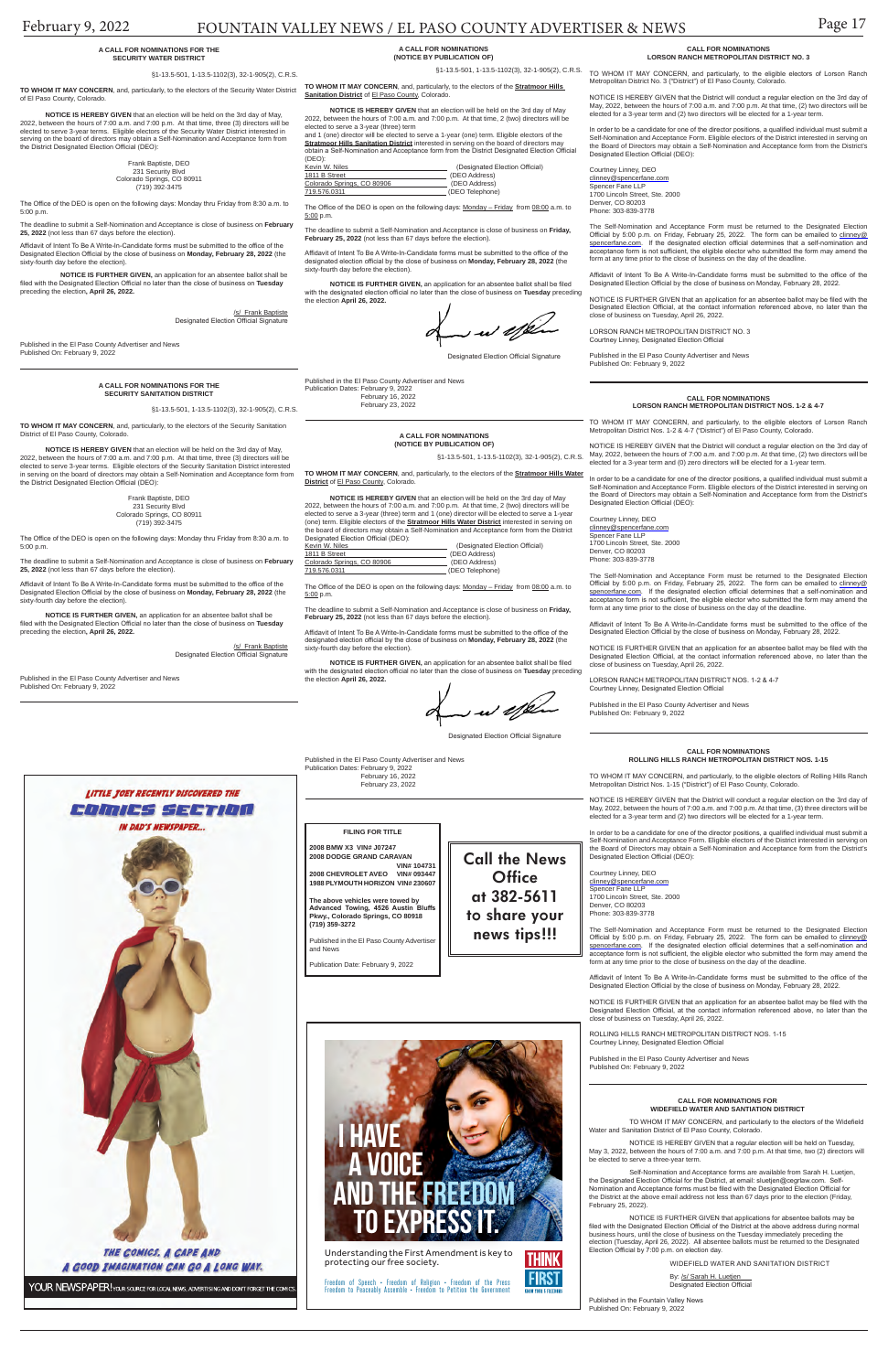**COMBINED NOTICE - PUBLICATION CRS §38-38-103 FORECLOSURE SALE NO. EPC202100118**

On November 22, 2021, the undersigned Public Trustee caused the Notice of Election and Demand relating to the Deed of Trust described below to be recorded in the County of El Paso records. Original Grantor(s) CHARLES HATFIELD Original Beneficiary(ies) Mortgage Electronic Registration Systems, inc. as nominee for FIRST GUARANTY MORT-GAGE CORPORATION DBA GOODMORTGAGE.COM Current Holder of Evidence of Debt RUSHMORE LOAN MANAGEMENT SERVICES LLC Date of Deed of Trust December 13, 2019 County of Recording El Paso Recording Date of Deed of Trust December 17, 2019 Recording Information (Reception No. and/or Book/Page No.) 219159900 Original Principal Amount \$286,800.00 Outstanding Principal Balance \$284,626.62

To Whom It May Concern: This Notice is given with regard to the following described Deed of Trust:

**NOTICE OF SALE**<br>The current holder of the Evidence of Debt secured by the Deed of Trust, described herein,<br>has filed Notice of Election and Demand for sale as provided by law and in said Deed of Trust.

Pursuant to CRS §38-38-101(4)(i), you are hereby notified that the covenants of the deed of trust have been violated as follows: Failure to pay principal and interest when due together with all other payments provided for in the evidence of debt secured by the deed of trust and other violations thereof.

### **THE LIEN FORECLOSED MAY NOT BE A FIRST LIEN.**

**PLEASE SEE ATTACHED LEGAL DESCRIPTION**

EPC202100118

### **LEGAL DESCRIPTION**

ALL THAT CERTAIN TRACT AND/OR PARCEL OF GROUND LYING IN THE NORTHWEST 1/4 OF SECTION 14, TOWNSHIP 13 SOUTH, RANGE 61 WEST, SIXTH PRINCIPAL MERIDIAN, EL PASO COUNTY, COLORADO AND MORE PARTICULARLY DESCRIBED BY METES AND BOUNDS AS FOLLOWS, TO-WIT;

BEGINNING AT THE NORTHWEST CORNER OF THE HEREIN DESCRIBED TRACT, A POINT IN THE ROAD CENTER LINE, WHICH IS ALSO THE NORTHWEST CORNER OF SECTION 14, CONDUCT IN DESCRIPTION OF DESCRIPTION OF DESCRIPTION AS TO DESCRIPTION OF MINUTES 48 SECONDS EAST, 638.00 FEET; THENCE SOUTH 88 DEGREES 06 MINUTES 11<br>SECONDS WEST, 2628.34 FEET TO THE SAID ROAD CENTERLINE; THENCE ALONG SAID<br>CENTERLINE NORTH 00 DEGREES 25 MINUTES 30 SECONDS WEST, 638.00 FEET TO T OF BEGINNING PREVIOUSLY DESCRIBED,

SUBJECT TO HOWEVER, A PERMANENT EASEMENT FOR INGRESS AND EGRESS 30.00 FEET EASTERLY OF AND PERPENDICULAR AND PARALLEL TO THE ABOVE DESCRIBED CENTERLINE, COUNTY OF EL PASO, STATE OF COLORADO.

### NOTICE AS TO PROPOSED AMENDED BUDGET

Notice is hereby given that a proposed amended budget has been submitted to the Stratmoor Hills Fire Protection District for the year of 2021. A copy of such proposed amended budget has been filed in the office of the Budget Officer of the District. 2160 B Street, Colorado Springs, Colorado, 80906, where the same is open for public inspection. The proposed amended budget will be considered at the regular meeting of the Board of Directors of the District to be held at 2160 B<br>Street, Colorado Springs, Colorado, 80906, on February 16, 2022, at 3:00 p.m. interested elector of the District may inspect the proposed amended budget and file or register any objection thereto at any time prior to the final adoption of the amended budget.

Dated: January 19, 2022

### **THE PROPERTY DESCRIBED HEREIN IS ALL OF THE PROPERTY CURRENTLY EN-CUMBERED BY THE LIEN OF THE DEED OF TRUST.**

THEREFORE, Notice Is Hereby Given that I will at public auction, at 10:00 on Wednesday, 03/23/2022, at the El Paso County Citizens Service Center, 1675 Garden of the Gods Rd. Ste 1020, Colorado Springs, CO 80907, sell to the highest and best bidder for cash, the said real property and all interest of the said Grantor(s), Grantor(s)' heirs and assigns therein, for the purpose of paying the indebtedness provided in said Evidence of Debt secured by the Deed of Trust, plus attorneys' fees, the expenses of sale and other items allowed by law, and will issue to the purchaser a Certificate of Purchase, all as provided by law.

| <b>First Publication</b> | 1/26/2022                          |
|--------------------------|------------------------------------|
| <b>Last Publication</b>  | 2/23/2022                          |
| Name of Publication      | El Paso County Advertiser and News |

#### **IF THE SALE DATE IS CONTINUED TO A LATER DATE, THE DEADLINE TO FILE A NOTICE OF INTENT TO CURE BY THOSE PARTIES ENTITLED TO CURE MAY ALSO BE FIRST LIEN. EXTENDED;**

### DATE: 11/22/2021

Mark Lowderman, Public Trustee in and for the County of El Paso, State of Colorado By: /s/ Mark Lowderman, Treasurer and Public Trustee

The name, address, business telephone number and bar registration number of the attorney(s) representing the legal holder of the indebtedness is: Anna Johnston #51978 Barrett Frappier & Weisserman, LLP 1391 Speer Boulevard, Suite 700, Denver, CO 80204 (303) 350-3711 Attorney File # 00000009305194

**The Attorney above is acting as a debt collector and is attempting to collect a debt. Any information provided may be used for that purpose.**

©Public Trustees' Association of Colorado Revised 1/2015

THEREFORE, Notice Is Hereby Given that I will at public auction, at 10:00 on Wednesday, 03/16/2022, at the El Paso County Citizens Service Center, 1675 Garden of the Gods Rd. Ste 1020, Colorado Springs, CO 80907, sell to the highest and best bidder for cash, the said real property and all interest of the said Grantor(s), Grantor(s)' heirs and assigns therein, for the purpose of paying the indebtedness provided in said Evidence of Debt secured by the Deed of Trust, plus attorneys' fees, the expenses of sale and other items allowed by law, and will issue to the purchaser a Certificate of Purchase, all as provided by law. First Publication 1/19/2022 Last Publication 2/16/2022<br>Name of Publication El Paso County

Published in the El Paso County Advertiser and News Publication Dates: January 26, 2022 February 2, 2022 February 9, 2022

### **NOTICE OF FINAL PAYMENT**

### **CONTRACT NO. 21-070 SANTA FE OPEN SPACE TRAILS CONSTRUCTION PROJECT**

Name of Publication Advertiser and News Notice is hereby given that Final Payment for the work contracted by Ridgeline Construction, Inc., dba Performance Recreation, for the Santa Fe Open Space Trails Construction Project for the El Paso County Community Services Department, Parks Division, will be made on or after the **15th day of February 2022**.

Any person, association, company or corporation who has unpaid claims against the above contractor for or on account of the furnishing of labor, supplies used or consumed by such contractor or any of its subcontractors, in or about the performance of said work, may file a claim against said contractor at any time up to and including said time of such final settlement on said date stated above.

A verified statement of amount due and unpaid on account of such claim must be filed with the Clerk to the Board of County Commissioners located at 1675 Garden of the Gods Road, Colorado Springs, CO 80907 and a copy sent to the Contracts and Procurement Division at the following address:

> **EL PASO COUNTY CONTRACTS AND PROCUREMENT DIVISION 15 E. VERMIJO AVE. COLORADO SPRINGS, CO 80903**

> > BY: /s/ TRACI GORMAN CPPO, CPPB, MANAGER, CONTRACTS & PROCUREMENT DIVISION

Published in the El Paso County Advertiser and News Publication Dates: February 2, 2022 February 9, 2022

#### **COMBINED NOTICE - PUBLICATION CRS §38-38-103 FORECLOSURE SALE NO. EPC202100115**

To Whom It May Concern: This Notice is given with regard to the following described Deed of Trust:

On November 17, 2021, the undersigned Public Trustee caused the Notice of Election and Demand relating to the Deed of Trust described below to be recorded in the County of El Paso records.

> First Publication 2/9/2022<br>Last Publication 3/9/2022 Last Publication 3/9/2022<br>Name of Publication El Paso County Name of Publication Advertiser and News

Original Grantor(s) RYAN JOHN HARRIS Original Beneficiary(ies) MORTGAGE ELECTRONIC REGISTRA-TION SYSTEMS, INC. AS NOMINEE FOR FAIRWAY INDEPENDENT MORTGAGE CORPORATION Current Holder of Evidence of Debt LAKEVIEW LOAN SERVICING, LLC Date of Deed of Trust November 21, 2019 County of Recording El Paso Recording Date of Deed of Trust November 27, 2019 Recording Information (Reception No. and/ or Book/Page No.) 219149440 Original Principal Amount \$239,950.00 Outstanding Principal Balance \$239,226.05

> Mark Lowderman, Public Trustee in and for the County of El Paso, State of Colorado By: /s/ Mark Lowderman, Treasurer and Public Trustee

Pursuant to CRS §38-38-101(4)(i), you are hereby notified that the covenants of the deed of trust have been violated as follows: Failure to pay principal and interest when due together with all other payments provided for in the evidence of debt secured by the deed of trust and other violations thereof.

**THE LIEN FORECLOSED MAY NOT BE A FIRST LIEN.**

**LOTS 1 AND 2, IN BLOCK 31, SANTA FE ADDITION TO THE TOWN OF FOUNTAIN, EL PASO COUNTY, COLO-RADO. COUNTY OF EL PASO, STATE OF COLORADO. Also known by street and number as: 204 S FOUNTAIN ST, FOUNTAIN, CO 80817.**

**THE PROPERTY DESCRIBED HEREIN** 

**IS ALL OF THE PROPERTY CURRENTLY** 

**DEED OF TRUST.**

**NOTICE OF SALE**

Demand for sale as provided by law and in

said Deed of Trust.

First Publication 2/9/2022<br>Last Publication 3/9/2022 Last Publication 3/9/2022<br>Name of Publication El Paso County Name of Publication Advertiser and News

### **ENCUMBERED BY THE LIEN OF THE**  The current holder of the Evidence of Debt secured by the Deed of Trust, described herein, has filed Notice of Election and **NO. EPC202100124**

**IF THE SALE DATE IS CONTINUED TO A LATER DATE, THE DEADLINE TO FILE A NOTICE OF INTENT TO CURE BY THOSE PARTIES ENTITLED TO CURE MAY ALSO** 

**BE EXTENDED;** DATE: 11/17/2021

Mark Lowderman, Public Trustee in and for the County of El Paso, State of Colorado By: /s/ Mark Lowderman, Treasurer and

Public Trustee

The name, address, business telephone number and bar registration number of the attorney(s) representing the legal holder of

\$509,268.51 Pursuant to CRS §38-38-101(4)(i), you the indebtedness is: Anna Johnston #51978

Barrett Frappier & Weisserman, LLP 1391 Speer Boulevard, Suite 700, Denver, CO

are hereby notified that the cove the deed of trust have been violated as follows: Failure to pay principal and interest when due together with all other payments provided for in the evidence of debt secured by the deed of trust and other violations thereof.

80204 (303) 350-3711 Attorney File # 00000009304445 **The Attorney above is acting as a debt collector and is attempting to collect a debt. Any information provided may be** 

**used for that purpose.**

©Public Trustees' Association of Colorado

Revised 1/2015

### **COMBINED NOTICE - PUBLICATION CRS §38-38-103 FORECLOSURE SALE**

To Whom It May Concern: This Notice is given with regard to the following described Deed of Trust:

On December 3, 2021, the undersigned Public Trustee caused the Notice of Election described below to be recorded in the Coun-

and Demand relating to the Deed of Trust ty of El Paso records.

First Publication 2/9/2022<br>Last Publication 3/9/2022 Last Publication 3/9/2022<br>Name of Publication El Paso County Name of Publication Advertiser and News

Original Grantor(s) LUKA PARIC and LJUBA PARIC Original Beneficiary(ies) CITIFINANCIAL CORPORATION Current Holder of Evidence of Debt Wilmington Savings Fund Society, FSB. d/b/a Christiana Trust as Trustee for PNPMS Trust III Date of Deed of Trust December 12, 2007 County of Recording El Paso

Recording Date of Deed of Trust

December 17, 2007 Recording Information (Reception No. and/ or Book/Page No.) 207159794 Original Principal Amount \$15,577.91

Outstanding Principal Balance \$12,014.36

Pursuant to CRS §38-38-101(4)(i), you

are hereby notified that the covenants of the deed of trust have been violated as follows: Failure to pay principal and interest when due together with all other payments provided for in the evidence of debt secured by the deed of trust and other violations

thereof. **THE LIEN FORECLOSED MAY NOT BE A** 

## **FIRST LIEN.**

**LOT 45, IN STETSON HILLS SUBDI-VISION FILING NO. 24, IN THE CITY OF COLORADO SPRINGS, EL PASO COUNTY, COLORADO, ACCORDING TO THE PLAT THE PLAT THEREOF RECORDED JANUARY 22, 1999 AT RECEPTION NO. 99010834. Also known by street and number** 

- 
- **as: .**

Page 18 FOUNTAIN VALLEY NEWS / EL PASO COUNTY ADVERTISER & NEWS February 9, 2022

**6475 MULBERRY ROAD, CALHAN, CO.** 

**THE PROPERTY DESCRIBED HEREIN** 

**IS ALL OF THE PROPERTY CURRENTLY ENCUMBERED BY THE LIEN OF THE DEED OF TRUST.**

**NOTICE OF SALE**

THEREFORE, Notice Is Hereby Given that I will at public auction, at 10:00 on Wednesday, 04/06/2022, at the El Paso County Citizens Service Center, 1675 Garden of the Gods Rd. Ste 1020, Colorado Springs, CO 80907, sell to the highest and best bidder for cash, the said real property and all interest of the said Grantor(s), Grantor(s)' heirs and assigns therein, for the purpose of paying the indebtedness provided in said Evidence of Debt secured by the Deed of Trust, plus attorneys' fees, the expenses of sale and other items allowed by law, and will issue to the purchaser a Certificate of Purchase, all as provided by law. First Publication 2/9/2022<br>Last Publication 3/9/2022

Name of Publication El Paso County

The current holder of the Evidence of Debt secured by the Deed of Trust, described herein, has filed Notice of Election and Demand for sale as provided by law and in said Deed of Trust.

THEREFORE, Notice Is Hereby Given that I will at public auction, at 10:00 on Wednesday, 04/06/2022, at the El Paso County Citizens Service Center, 1675 Garden of the Gods Rd. Ste 1020, Colorado Springs, CO 80907, sell to the highest and best bidder for cash, the said real property and all interest of the said Grantor(s), Grantor(s)' heirs and assigns therein, for the purpose of paying the indebtedness provided in said Evidence of Debt secured by the Deed of Trust, plus attorneys' fees, the expenses of sale and other items allowed by law, and will issue to the purchaser a Certificate of Purchase, all as provided by law.

**IF THE SALE DATE IS CONTINUED TO A LATER DATE, THE DEADLINE TO FILE A NOTICE OF INTENT TO CURE BY THOSE PARTIES ENTITLED TO CURE MAY ALSO BE EXTENDED;**

DATE: 12/03/2021

The name, address, business telephone number and bar registration number of the attorney(s) representing the legal holder of the indebtedness is:

Ilene Dell'Acqua #31755 McCarthy & Holthus, LLP 7700 E. Arapahoe Road, Suite 230, Centennial, CO 80112 (877) 369-6122

Attorney File # CO-21-896375-LL **The Attorney above is acting as a debt collector and is attempting to collect a debt. Any information provided may be used for that purpose.** ©Public Trustees' Association of Colorado Revised 1/2015

### **COMBINED NOTICE - PUBLICATION CRS §38-38-103 FORECLOSURE SALE NO. EPC202100128**

To Whom It May Concern: This Notice is given with regard to the following described Deed of Trust:

On December 8, 2021, the undersigned Public Trustee caused the Notice of Election and Demand relating to the Deed of Trust described below to be recorded in the County of El Paso records.

Original Grantor(s) Brandon Lee Smith and Jessica Woelfel Original Beneficiary(ies) Pueblo Loan Company Current Holder of Evidence of Debt Pueblo Loan Company )ate of Deed August 01, 2015 County of Recording El Paso Recording Date of Deed of Trust May 19, 2017 Recording Information (Reception No. and/ or Book/Page No.) 217058138 Original Principal Amount \$75,000.00 Outstanding Principal Balance \$68,329.85

Pursuant to CRS §38-38-101(4)(i), you are hereby notified that the covenants of the deed of trust have been violated as follows: Failure to pay principal and interest when due together with all other payments provided for in the evidence of debt secured by the deed of trust and other violations thereof.

### **THE LIEN FORECLOSED MAY NOT BE A FIRST LIEN.**

**Lot 37 Indian Village Fil No 3 Also known by street and number as: 6820 Lakota Point, Fountain, CO 80817-7003.**

**THE PROPERTY DESCRIBED HEREIN IS ALL OF THE PROPERTY CURRENTLY ENCUMBERED BY THE LIEN OF THE DEED OF TRUST.**

**NOTICE OF SALE**

The current holder of the Evidence of Debt secured by the Deed of Trust, described herein, has filed Notice of Election and Demand for sale as provided by law and in said Deed of Trust.

THEREFORE, Notice Is Hereby Given that I will at public auction, at 10:00 on Wednesday, 04/06/2022, at the El Paso County Citizens Service Center, 1675 Garden of the Gods Rd. Ste 1020, Colorado Springs, CO 80907, sell to the highest and best bidder for cash, the said real property and all interest of the said Grantor(s), Grantor(s)' heirs and assigns therein, for the purpose of paying the indebtedness provided in said Evidence of Debt secured by the Deed of Trust, plus attorneys' fees, the expenses of sale and other items allowed by law, and will issue to the purchaser a Certificate of Purchase, all as provided by law.

#### **IF THE SALE DATE IS CONTINUED TO A LATER DATE, THE DEADLINE TO FILE A NOTICE OF INTENT TO CURE BY THOSE PARTIES ENTITLED TO CURE MAY ALSO BE EXTENDED;**

### DATE: 12/08/2021

Mark Lowderman, Public Trustee in and for the County of El Paso, State of Colorado By: /s/ Mark Lowderman, Treasurer and Public Trustee

The name, address, business telephone number and bar registration number of the attorney(s) representing the legal holder of the indebtedness is: Douglas J Kwitek #23268 BUXMAN KWITEK, P.C. 601 N Main Street, Suite 200, Pueblo, CO 81003 (719) 544-5081 Attorney File # Smith/Woelfel **The Attorney above is acting as a debt collector and is attempting to collect a debt. Any information provided may be used for that purpose.** ©Public Trustees' Association of Colorado

Revised 1/2015

### **COMBINED NOTICE - PUBLICATION CRS §38-38-103 FORECLOSURE SALE NO. EPC202100126**

To Whom It May Concern: This Notice is

given with regard to the following described Deed of Trust: On December 6, 2021, the undersigned Public Trustee caused the Notice of Election and Demand relating to the Deed of Trust described below to be recorded in the County of El Paso records. Original Grantor(s) KIMBERLY K. MARTIN Original Beneficiary(ies) FIRST BANK Current Holder of Evidence of Debt FIRST BANK

Date of Deed of Trust

December 17, 2019

County of Recording El Paso Recording Date of Deed of Trust December 23, 2019 Recording Information (Reception No. and/ or Book/Page No.) 219163070 Original Principal Amount \$681,000.00 Outstanding Principal Balance

**THE LIEN FORECLOSED MAY NOT BE A** 

**LOT 10 IN A REPLAT OF LOTS 42 THROUGH 48 INCLUSIVE, IN LATIGO COUNTRY ESTATES FILING NO. 2, COUNTY OF EL PASO, STATE OF COLORADO. Also known by street and number as:** 

**13345 EASTONVILLE ROAD, ELBERT, CO 80106.**

**THE PROPERTY DESCRIBED HEREIN IS ALL OF THE PROPERTY CURRENTLY ENCUMBERED BY THE LIEN OF THE** 

**DEED OF TRUST.**

said Deed of Trust.

**NOTICE OF SALE** The current holder of the Evidence of Debt secured by the Deed of Trust, described herein, has filed Notice of Election and Demand for sale as provided by law and in

THEREFORE, Notice Is Hereby Given that I will at public auction, at 10:00 on Wednesday, 04/06/2022, at the El Paso County Citizens Service Center, 1675 Garden of the Gods Rd. Ste 1020, Colorado Springs CO 80907, sell to the highest and best bidder for cash, the said real property and all interest of the said Grantor(s), Grantor(s)' heirs and assigns therein, for the purpose of paying the indebtedness provided in said Evidence of Debt secured by the Deed of

Sulvet Willes By:

Trust, plus attorneys' fees, the expenses of sale and other items allowed by law, and will issue to the purchaser a Certificate of Purchase, all as provided by law.

**IF THE SALE DATE IS CONTINUED TO A LATER DATE, THE DEADLINE TO FILE A NOTICE OF INTENT TO CURE BY THOSE PARTIES ENTITLED TO CURE MAY ALSO BE EXTENDED;**

### DATE: 12/06/2021

Mark Lowderman, Public Trustee in and for the County of El Paso, State of Colorado By: /s/ Mark Lowderman, Treasurer and Public Trustee

The name, address, business telephone number and bar registration number of the attorney(s) representing the legal holder of the indebtedness is:

Douglas W Brown #10429 Brown Dunning Walker Fein PC 2000 South Colorado Blvd., Tower Two, Suite 700, Denver, CO 80222 (303) 329-3363 Attorney File # 4414-001

**The Attorney above is acting as a debt collector and is attempting to collect a debt. Any information provided may be used for that purpose.**

©Public Trustees' Association of Colorado Revised 1/2015

#### **COMBINED NOTICE - PUBLICATION CRS §38-38-103 FORECLOSURE SALE NO. EPC202100123**

To Whom It May Concern: This Notice is given with regard to the following described Deed of Trust:

On December 2, 2021, the undersigned Public Trustee caused the Notice of Election and Demand relating to the Deed of Trust described below to be recorded in the County of El Paso records.

Original Grantor(s) Bruce Crocker and Janet Crocker Original Beneficiary(ies) Pueblo Loan Co. Current Holder of Evidence of Debt Pueblo Loan Co. Date of Deed of Trust July 02, 2005 County of Recording El Paso Recording Date of Deed of Trust August 01, 2005 Recording Information (Reception No. and/ or Book/Page No.) 205117079 Original Principal Amount \$60,000.00 Outstanding Principal Balance \$59,241.57

Pursuant to CRS §38-38-101(4)(i), you are hereby notified that the covenants of the deed of trust have been violated as follows: Failure to pay principal and interest when due together with all other payments provided for in the evidence of debt secured by the deed of trust and other violations thereof.

**THE LIEN FORECLOSED MAY NOT BE A FIRST LIEN.**

- **Lot 36 lndian Village Filing #3 Plus a 1980 14x70 mobile home Also known by street and number as:**
- **6910 Lakota Point, Pueblo, CO 81008.**

**THE PROPERTY DESCRIBED HEREIN IS ALL OF THE PROPERTY CURRENTLY ENCUMBERED BY THE LIEN OF THE DEED OF TRUST.**

**NOTICE OF SALE** The current holder of the Evidence of Debt secured by the Deed of Trust, described herein, has filed Notice of Election and Demand for sale as provided by law and in

said Deed of Trust.

Last Publication

Advertiser and News

STRATMOOR HILLS FIRE PROTECTION **DISTRICT** 

**IF THE SALE DATE IS CONTINUED TO A LATER DATE, THE DEADLINE TO FILE A NOTICE OF INTENT TO CURE BY THOSE PARTIES ENTITLED TO CURE MAY ALSO** 

**BE EXTENDED;** DATE: 12/02/2021

Mark Lowderman, Public Trustee in and for the County of El Paso, State of Colorado By: /s/ Mark Lowderman, Treasurer and

Public Trustee

The name, address, business telephone number and bar registration number of the attorney(s) representing the legal holder of

the indebtedness is: Douglas J Kwitek #23268 BUXMAN KWITEK, P.C. 601 N Main Street, Suite 200, Pueblo, CO 81003 (719)

544-5081 Attorney File # Crocker

**The Attorney above is acting as a debt collector and is attempting to collect a debt. Any information provided may be used for that purpose.** ©Public Trustees' Association of Colorado

Revised 1/2015